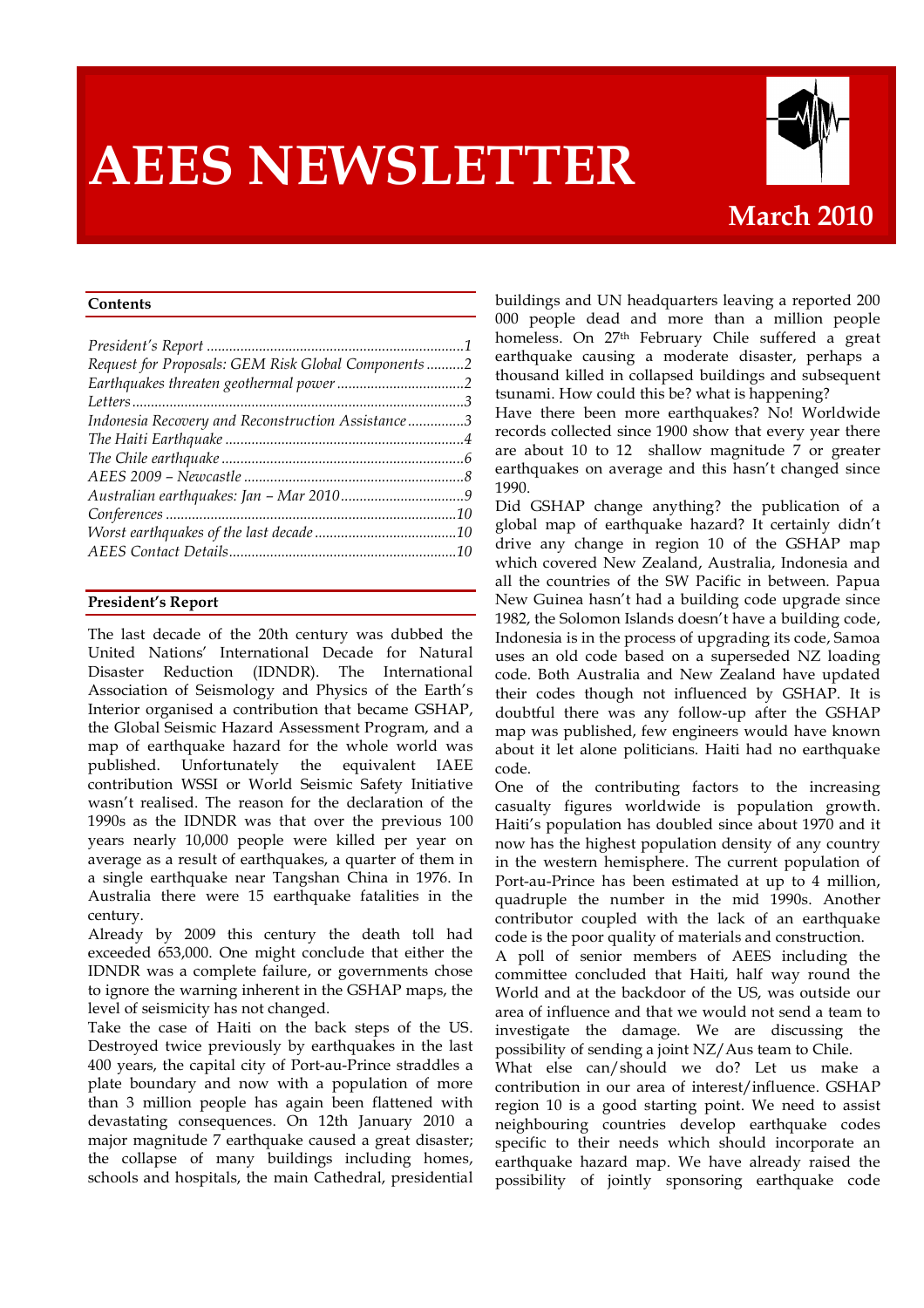development in the SW Pacific with the NZSEE and made a start with PNG (thanks to Lawrence Anton, see the last two AEES conference proceedings). It could be as simple as adopting the current Australian or New Zealand codes and assessing the hazard factor Z. We need to encourage development and application of software like EQLIPSE to identify cities most at risk and work at a political level to have codes adopted and enforced there, even encouraging retrospective application for special structures like schools and hospitals.

The NZSEE has decided to hold the next Pacific Conference on Earthquake Engineering (PCEE) in New Zealand in 2011 which would be an excellent opportunity to roll out a program in our region. We need to start work now to identify appropriate professional engineering organisations in each SW Pacific country and raise support for getting their delegates to the PCEE.

AEES must also establish a register of members prepared to participate in post-disaster investigations, seismologists and engineers, and we are most grateful to the AEES members who, at short notice, went to Sumatra as part of the AusAID team facilitated by Geoscience Australia last year, and reported on at AEES2009 in Newcastle. If you are interested please contact me or the Secretariat.

Kevin McCue President

## **Request for Proposals: GEM Risk Global Components**

GEM (Global Earthquake Model) aims to achieve its goals by developing state-of-the-art open source software and global databases necessary for reliably mapping earthquake risk. To this end, GEM has issued five requests for proposals for Global Components of its Risk Module. GEM's Risk Module will calculate damage and direct losses resulting from this damage, such as fatalities, injuries and cost of repair.

The five RfPs cover the following topics: GEM Ontology & Taxonomy, Inventory Data Capture Tools, Global Exposure Database, Global Earthquake Consequences Database and Global Vulnerability Estimations methods; the target budgets for these calls range from 300,000 – 900,000 €. The deadline for submission is 18th March 2010, 0:00 CET. More information can be found by visiting the GEM website [link below to www.globalquakemodel.org/node/373 <http://www.globalquakemodel.org/node/373> ].

### **Earthquakes threaten geothermal power**

New Scientist Environment

Geothermal energy is in the dock in Germany, but some scientists are pleading for leniency.

A government panel is investigating claims by the geological survey for the state of Rhineland-Palatinate that a geothermal plant triggered a magnitude-2.7 earthquake on 15 August in the town of Landau in the state. If the panel finds against the company that built the plant, Geo X of Landau, it could be shut down.

Geothermal plants work by pumping water into hot rocks several kilometres down, forcing small cracks in the rock to expand. Steam escapes through the cracks to the surface, where it drives a turbine, producing clean energy. But critics say the process increases the risk of earthquakes.

"Any process that injects pressurised water at depth into rocks will cause them to fracture and possibly trigger earthquakes," says Brian Baptie, an earthquake specialist at the British Geological Society.

# Whose fault is it?

Engineers rather than technology must take some of the blame, says Roy Baria, a geophysicist on the panel reviewing the Landau quake, who also works for geothermal energy company EGS Energy, based in Penzance, UK. Past quakes triggered by plants in Basel, Switzerland, were avoidable, he says. "The engineers failed to adhere to best-practice guidelines."

Even the worst geothermal earthquakes have failed to topple a building or kill a human, says Ernest Majer, a seismologist at the Lawrence Berkeley National Laboratory in California, pointing out that geothermal power isn't the only industry that triggers earthquakes.

"Any industry which injects high-pressure fluid into rock, and that includes the oil, nuclear and carbon sequestration projects, has the potential to cause tremors," he says.

(Ed: there is a lesson here for Australia).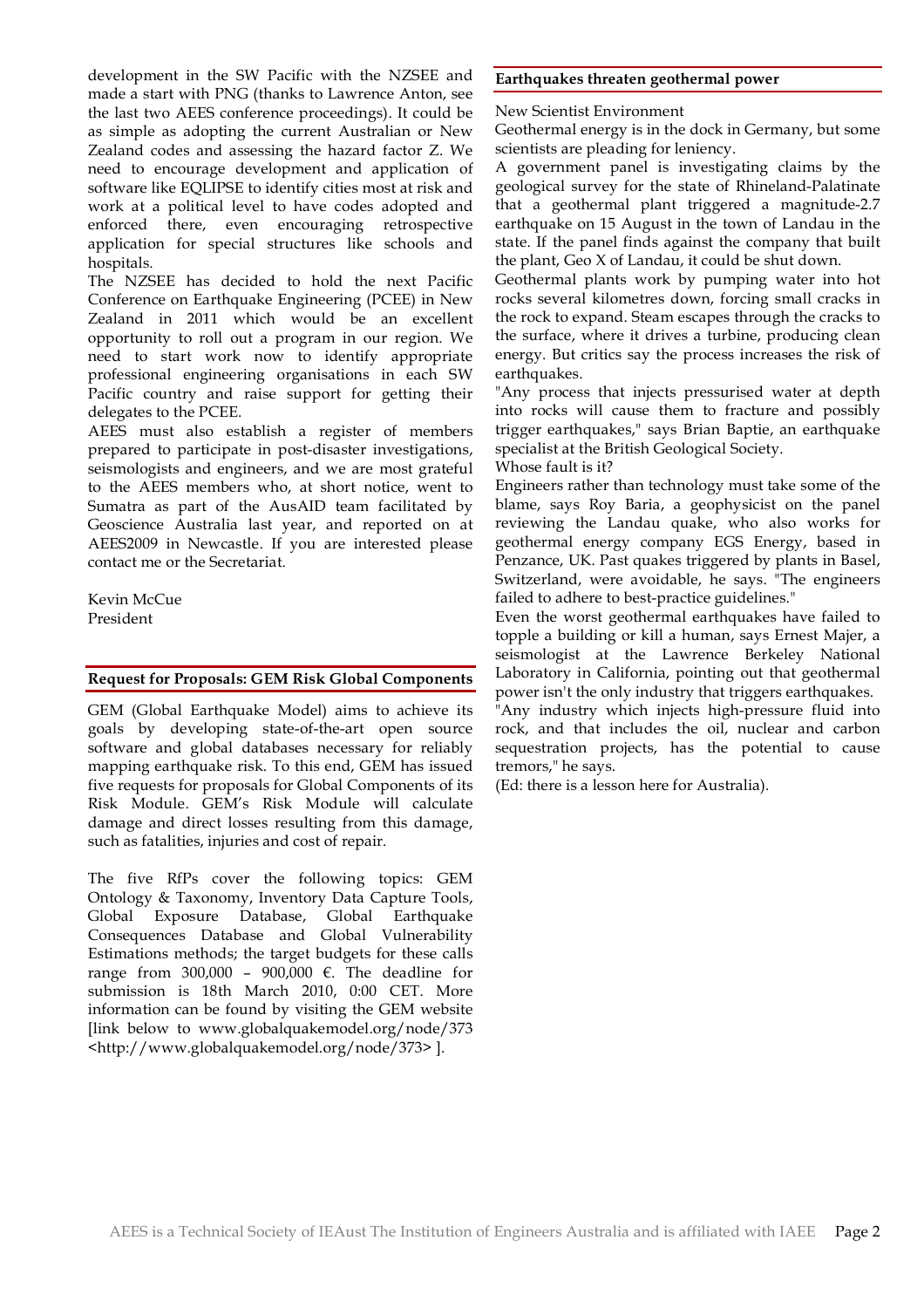# **Letters**

Subject: Estimates for Haiti Earthquake**.**

Dear Kevin,

It was great to meet you at the AEES conference, and look forward to seeing you again next year.

I noticed a quote on a website regarding the Haiti Earthquake from you and I thought that you might be interested in my estimate of socio-economic losses.

I use a hybrid methodology to come up with my estimates. With more information these will be refined. It is a rapid loss scenario-based method (similar to WAPMERR and PAGER-CAT, but different again). I am hoping to automate this by the end of the year.

Kind Regards, James Daniell.

EQLIPSE HAITI EARTHQUAKE SOCIO-ECONOMIC LOSS ESTIMATES

(http://www.worldeqlipse.com/phpbb/viewtopic.ph p?f=3&t=17)

With over 220,000 people exposed to intensity IX and above, and over 3,000,000 people exposed to intensity VII and above.

There has only been a greater earthquake in Haiti in 1842 with 5000 deaths caused by a M8.1 earthquake.

An earthquake of Mw5.7 occurred 25.01.1953 with 2 deaths recorded, and an earthquake of Mw5.4 occurred in 1994 with 4 deaths recorded.

However, this Mw7.0 earthquake is catastrophic, even taking the lower estimate of the deaths via EQLIPSE. \_\_\_\_\_\_\_\_\_\_\_\_\_\_\_\_\_\_\_\_\_\_\_\_\_\_\_\_\_\_\_\_\_\_\_\_\_\_\_\_\_\_\_\_\_\_\_\_

Subject: School Seismology

Dear Kevin,

Can you check out http://www.bgs.ac.uk/education/school\_seismology/ seismometer.html please?

There are two good quality seismometers designed for school use here. The SEPUK records from 5 Hz to over 20 seconds with a 16 bit ADC. The sales according to MUTR have now exceeded 400!

This seems to be a very successful project by the BGS. Is there any chance of getting a secondary school in your area interested?

Regards

Chris Chapman MA (Physics) ChrisAtUpw@aol.com

# **Media release**

#### **Indonesia Recovery and Reconstruction Assistance**

Australian urban search and rescue workers examine a building in Padang, West Sumatra, damaged by a magnitude 7.6 earthquake on 30 September 2009.

Australia responded quickly to the earthquake with a \$2.8 million response package. This initial response included a 36 person search and rescue team, relief supplies, including cooking hygiene and medical kits,

and military health and engineering assessment teams to the disaster area.

Our initial response focused on search and rescue. At the height of this phase Australia had 582 personnel committed to Indonesia. This includes 570 ADF personnel, of which 323 are onboard HMAS Kanimbla, 13 Embassy personnel on the ground in Padang and a 36-member Queensland Fire and Rescue Service team.

Our response has now moved towards the relief and reconstruction phase. Initial needs assessments identified water supply, medical care and shelter as the key priorities and Australia is responding to these needs.

Australian civilian and military personnel in Padang and the surrounding region are now involved in a Joint Task Force assessing and carrying out recovery operations. The task force includes ADF medical and health specialists providing medical assistance through an Australian field hospital located 75km north of Padang. ADF engineers are also establishing water purification plants and assessing infrastructure.

Australia maintains relief supplies in Indonesia in preparation for these types of emergencies. Some of these stores have been released to the Red Cross in Indonesia including 1290 family kits each designed for a family of four and 50 family tents. These kits contain much-needed basic goods such as clothes, soap and tarpaulins.

Australia has also provided support to Indonesian nongovernmental organisation Muhammadiyah and Nahdlatul Ulama to provide medical teams, temporary schools, school books and trauma counselling.

Australian officials are working closely with colleagues from the Government of Indonesia to ensure that our assistance helps to relieve the suffering of those affected by this disaster.



**Photo** AusAID Indonesia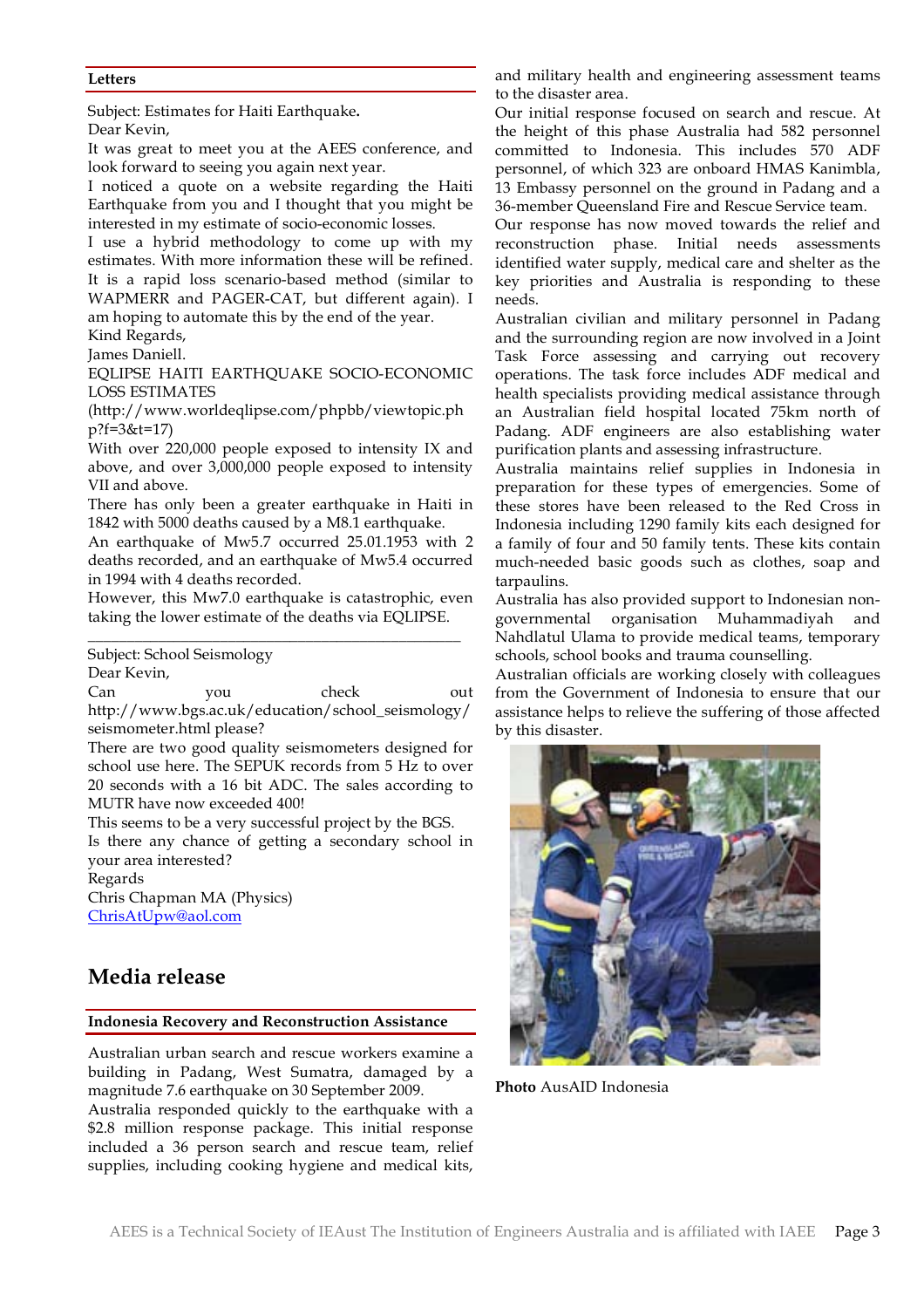# **The Haiti Earthquake**

# **16:53 local time (21:53 UTC), 12 January 2010**



This is the second deadly earthquake this century with casualties in the hundreds of thousands. Unlike the Sumatran earthquake of December 2004, this was not of great magnitude, nor did it cause secondary effects such as a tsunami or widespread landslides to contribute to the destruction. The latest estimates of casualties in the magnitude 7.0 earthquake: deaths exceed 200,000 with more than one million homeless! All of these deaths are due to building collapse, no landslides, no tsunami, no fires, not even a fault scarp.

The earthquake occurred in the collision zone between the Caribbean and North American plates (see figure above from the USGS, the yellow dot is the epicentre or initial point of fault rupture. It was a major, shallow earthquake close to a capital city, Port au Prince, with more than 3 million residents. A capital city whose buildings were not designed to resist an earthquake, nor built accordingly.

The earthquake ruptured a 50-60-km long section of the more than 500-km-long Enriquillo-Plantain Garden Fault, which runs east-west through Haiti, between the Dominican Republic in the east and Jamaica to the west.

The fault system is a "strike-slip" fault, the Caribbean Plate south of the fault sliding east and the smaller plate fragment, the Gonave Plate north of the fault, was sliding west. The situation is similar to California's San Andreas Fault, another better known transform fault.

This is not a fast moving fault, perhaps 7mm/yr, so earthquakes are relatively infrequent on it but are well known to occur in the fault system (see below).



*Apartment above in Haiti. Pancake collapse opposite*

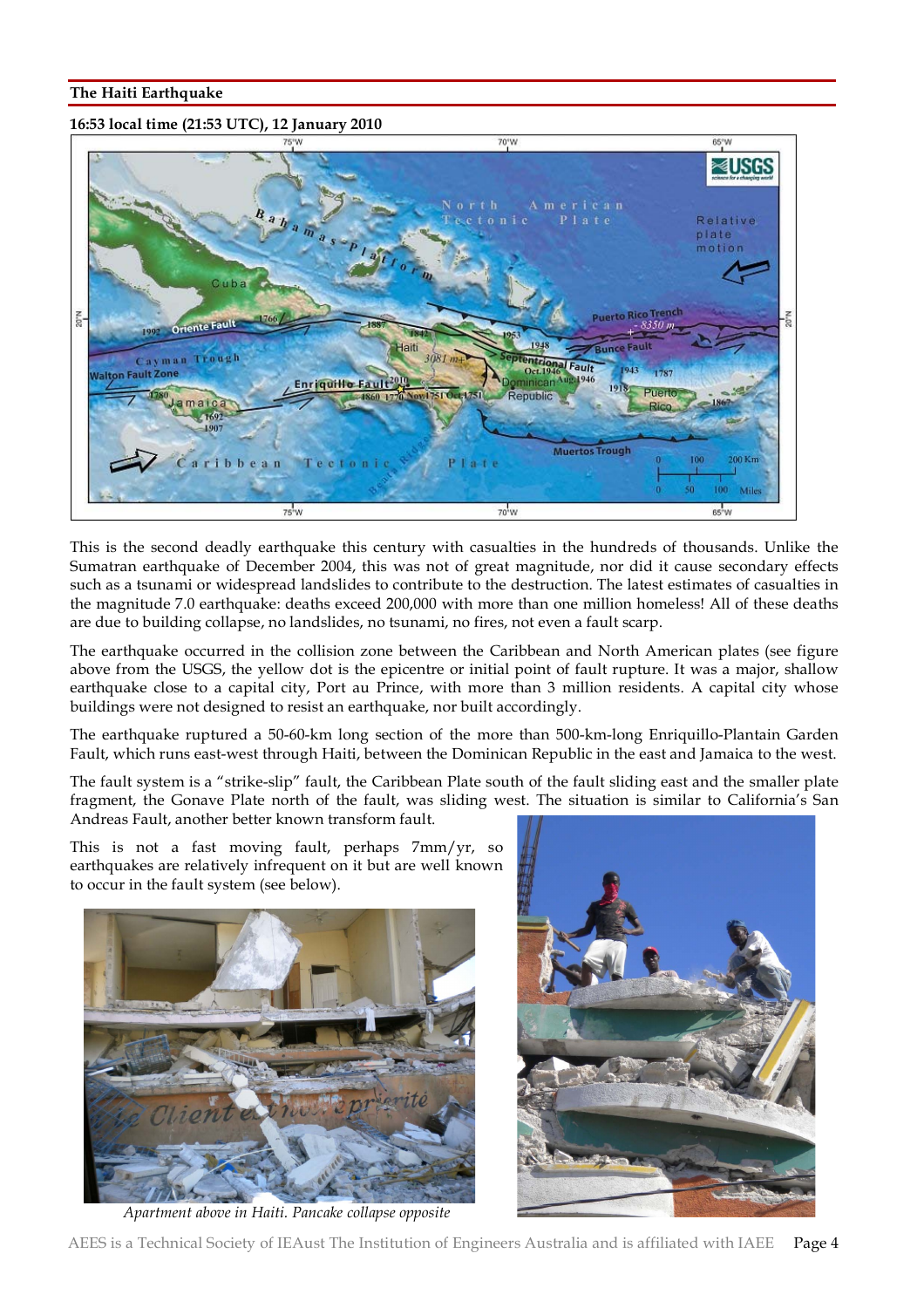The Haiti earthquake did not trigger a tsunami because its epicentre was on land and its mechanism strike-slip, mostly horizontal movement. No pictures of the fault scarp have so far been published.

The earthquake caused major damage to Port-au-Prince, Jacmel and other settlements in the region. Many notable landmark buildings were significantly damaged or destroyed, including the Presidential Palace, the National Assembly building, the Port-au-Prince Cathedral (right), and the main jail. The headquarters of the United Nations Stabilization Mission in Haiti (MINUSTAH), located in the capital, collapsed, killing many, including the Mission's Chief, Hédi Annabi. Also killed were opposition leader Micha Gaillard and Archbishop of Port-au-Prince Monsignor Joseph Serge Miot.





*Collapsed school (left) and damaged cathedral (above)*

There does not appear to be a record of the ground motion but no doubt the ground shaking was strong and the strong motion lasted perhaps 30 seconds (using Ambraseys' formula) but even under those extreme conditions, buildings should be able to remain standing as many indeed did even though they were not designed or built to an earthquake loading code. With such planning the death toll could have been a fraction of what occurred. Now countries from around the world are contributing to the huge relief effort but if they had contributed earlier with directed aid and education, surely this disaster could have been averted or at least mitigated. Will they stay the distance and ensure the replacement buildings are robust, are designed and built to withstand the next earthquake whether it is next year of another 200 years in the future, and Haitians are educated to build a more resilient, self reliant society?

The lesson of all this is that we should now be looking more closely at our own region. We should be teaching young engineers and scientists from the SW Pacific, we should be helping them develop loading codes for their individual situation, developing hazard maps and codes and most importantly, keeping them up to date. Lastly we should be a bit introspective and see whether what we are doing here in Australia is sustainable, whether our school children and hospital patients are safe, educating our fellow Australians that earthquakes do happen here and that they themselves can act to make their home and office more secure.

# **History of past earthquakes in or near Haiti:**

In 1946, a magnitude 8.1 earthquake, struck the northeastern corner of Hispaniola causing many casualties. The likely sequence of earthquakes on the Enriquillio fault to1860 are as follows (from USGS).

- October 18, 1751: a major earthquake caused heavy destruction in the gulf of Azua (the eastern end of the Enriquillio Fault) which also generated a tsunami. It is unclear if the rupture occurred on the Muertos thrust belt or on the eastern end of Enriquillio Fault.
- Nov. 21, 1751: a major earthquake destroyed Port au Prince but was centred to the east of the city along the Cul de-Sac plain.
- June 3, 1770: a major earthquake destroyed Port au Prince again and appeared to be centred west of the city. As a result of the 1751 and 1770 earthquakes and minor ones in between, the authorities required building with wood and forbade building with masonry.
- April 8, 1860: there was a major earthquake farther west accompanied by a tsunami.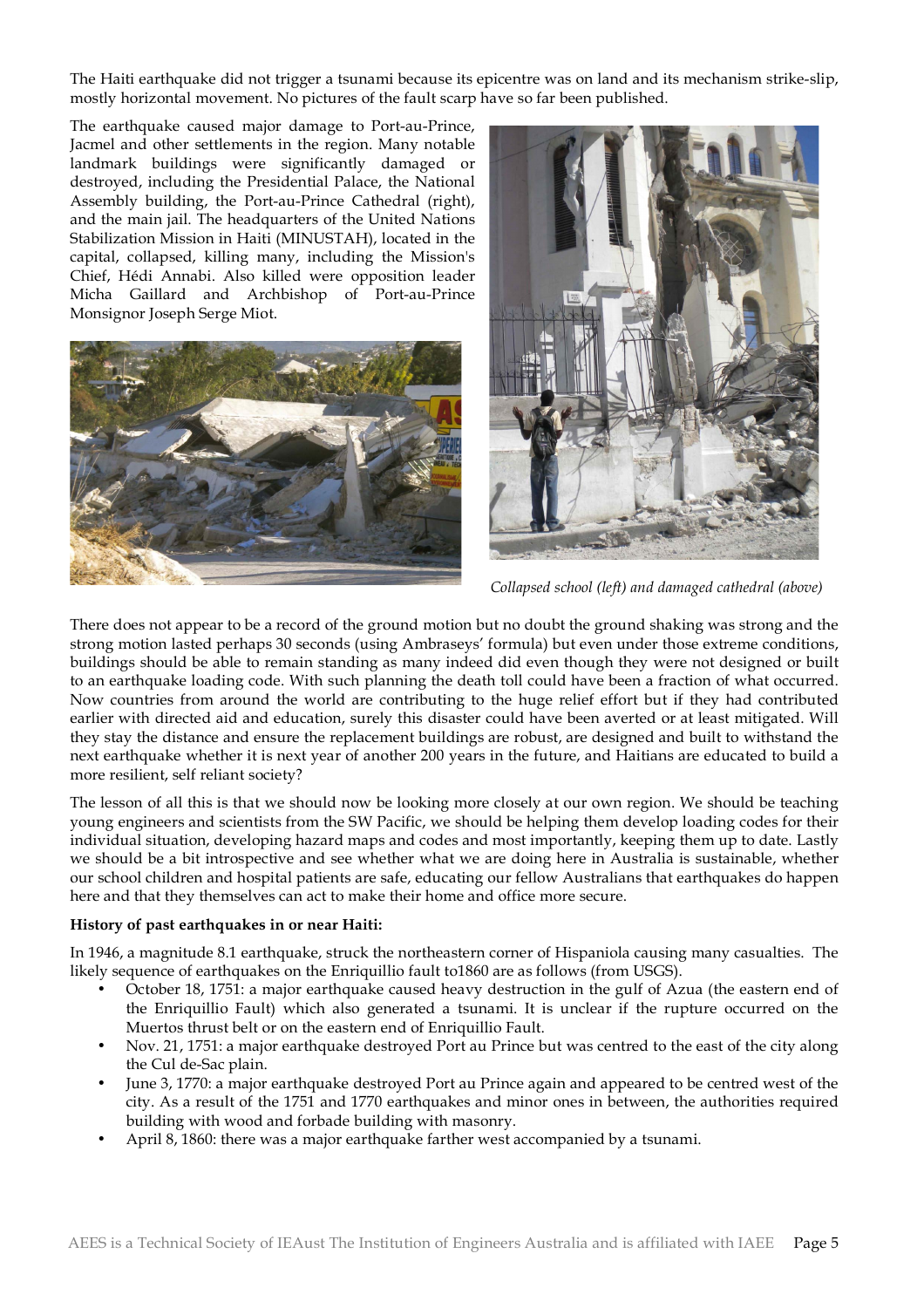## **The Chile earthquake**

## **03:34 am local time (06:34 UTC), 27 February 2010**

Saturday, February 27, 2010 at 03:34:14 am local time, a great earthquake Mw 8.8 struck the coast of Chile, causing extensive damage in Chilean cities. Many buildings including more than 500 000 homes were destroyed. The earthquake triggered a Pacific-wide tsunami, locally measuring 2.34m in the port city of Concepción. The tsunami caused serious damage to port facilities and drove boats ashore.

The epicentre was 115km north-northeast of Chile's second largest city, Concepción, and 325km southwest of the capital Santiago but aftershocks in the first few days outlined a 700km long bilateral rupture zone extending as far north as Santiago, explaining the high intensity there.



*Aftershock extent after 2 days extending north and south of the epicentre*.

Shaking is reported to have lasted three minutes, the Mercalli intensity rated VII (very strong) in Santiago, and VIII (destructive) in other cities such as Arauco, Concepción, Chiguayante, and San Antonio.

Chilean president Michelle Bachelet declared a state of catastrophe and confirmed the deaths of at least 723 people. The Chilean minister of housing Patricia Poblete estimated that the earthquake had damaged 1.5 million homes and had affected 2 million people.

In the disaster zone, extending from Valparaíso to Araucania, eight hospitals are unusable and 10 have major damage although 76 hospitals are operating without major difficulties.

Some seaports suffered structural damage. The airport in Concepción was closed to commercial flights, but the main airport in Santiago reopened quickly.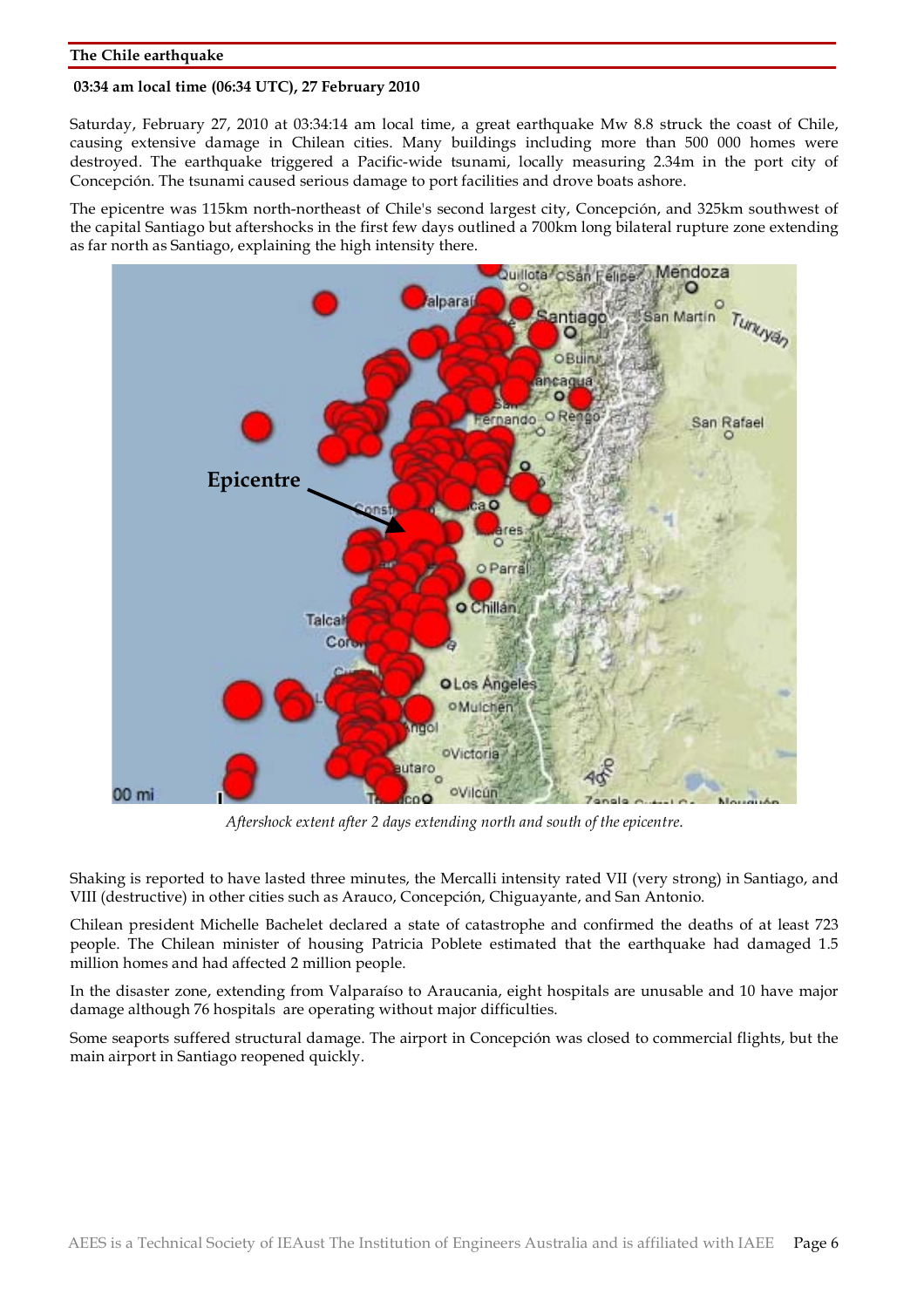

*An apartment building in Concepción*

The Chilean coast is no stranger to mega-thrust earthquakes and in 1960 was the site of the greatest earthquake ever measured, the magnitude rated at 9.5. The epicentre of the 1960 earthquake was near the southern edge of the aftershock zone of the 2010 earthquake and in 1960 the fault ruptured from the epicentre to the south.

Tsunami warnings were issued in 53 countries including the east coast of Australia and a small tsunami was recorded on tide gauges, at one site in New Zealand the tsunami was more than 1m high. Most of the slip on the 700 km long fault plane was in the depth range 20 to 40km deep which explains why the tsunami was not as large as expected.

Following a formal request from the Chilean ambassador, the Australian government made an initial contribution of \$1 million in emergency supplies including 50 portable generators, 150 family tents and 1060 field beds for affected communities. Australia will also make an initial contribution of \$4 million in reconstruction assistance following detailed needs assessments by Chilean authorities. Australia has committed to providing emergency and reconstruction assistance. Australia is also considering sending a team of structural engineers to support the Chilean Government to carry out damage assessments on public buildings and infrastructure affected by the earthquake (AusAID website on 12 March 2010).

AEES has had preliminary discussions with NZSEE regarding the possibility of participating in a joint New Zealand/Australia mission to Chile to learn from the earthquake. Buildings there have been designed and built according to modern codes yet new buildings like the one above suffered severe damage. Importantly there is a network of strong motion recorders throughout Chile and initial data distributed unofficially indicate that the shaking was quite a lot stronger than the code spectrum. We hope to be able to release the data in the next newsletter.

These two earthquakes, in Haiti and Chile, exemplify a common paradox, in one case a major, shallow, close earthquake duration 30s causing a huge disaster (Haiti), in the other (Chile) a great, shallow, close earthquake duration 350s causing a modest disaster. A lot is expected to be learned from Chile after the analysed strong motion records are compared with the damage to properly engineered structures, but it is doubtful there will be any new engineering lessons to come from Haiti. This is perhaps the first lesson for Australia; it is very beneficial after the earthquake to have an accurate record of the ground shaking. How valuable it would have been in Newcastle after the 1989 earthquake to have had recordings of the ground motion in Hamilton and other suburbs of Newcastle. Having appropriate equipment installed would have been a small price to pay.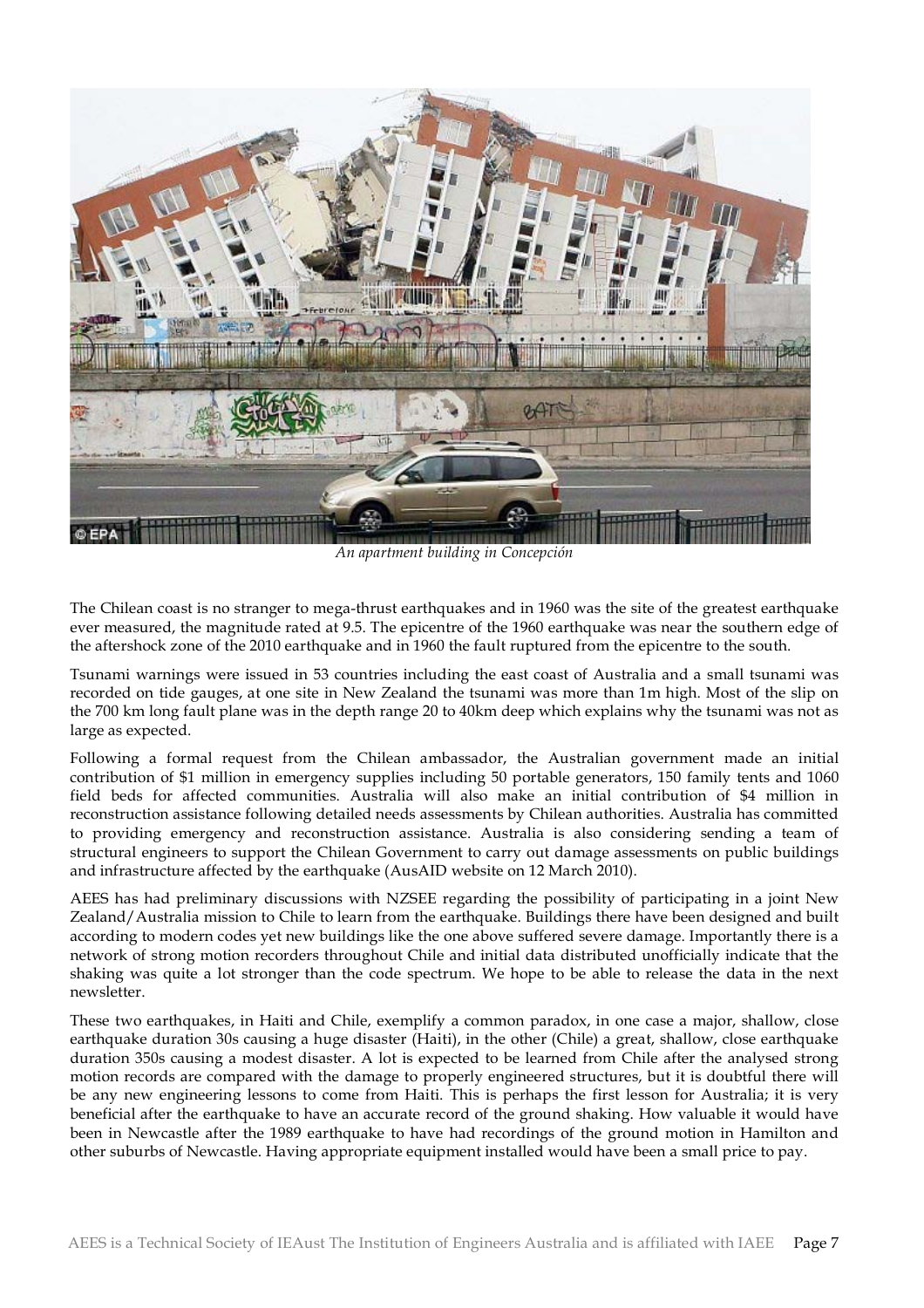#### **AEES 2009 – Newcastle**

Bill Jordan take a bow. The conference was over all too early, at least for the participants if not the organisers. It was another significant contribution to our knowledge of earthquakes and their effects in Australia and a convivial gathering of most of the active participants in earthquake engineering in Australia and prominent regional experts. I have never had so many emails from members saying how much they enjoyed the conference. On the 20th anniversary of the Newcastle earthquake let's hope our efforts contribute to Newcastle 1989 remaining the worst Australian earthquake disaster ever.

The keynote talks were particularly good, Professor Melcher's analysis of the failure of the Workers Club so pertinent to the theme and naturally of great interest to Novocastrians and it garnered front page of the Newcastle Herald on 12 December 2009. It was a significant victory of our right-to-know over threats of litigation still hanging around 20 years later. Rod Caldwell's movie was poignant, bringing the earthquake's impact on the electrical network back in time, an amazing restoration effort. The talks by Drs Paul Somerville, John Adams (Canada) and Mark Stirling (New Zealand) serendipitously coincided with Geoscience Australia's return to earthquake hazard assessment for the next generation Australian Loading Code.

Gary Gibson's talk was cut short but the written paper should be read closely by everyone doing or using a probabilistic seismic hazard assessment. Student papers maintained the high standard of previous years, the best student presentation judged to be that of James Daniell on loss modelling. Session chairs were well briefed on their roles and the 3-minute poster presentations worked very well as a consequence. The sessions were memorable for the lack of audio-visual problems.

AEES's very attractive AS1170.4 Code Commentary was launched at the conference, a tribute to Professor John Wilson and his team. We just hope it doesn't signal the complete withdrawal of Standards Australia from the field.

The experiment of the public forum on Saturday afternoon wasn't a great success in attracting participants on a hot Saturday afternoon but Christ Church Cathedral was a magnificent setting for the talk by Bill Jordan and Barney Coffin about the post-earthquake strengthening of this heritage listed building (soon available on the AEES website) and a warm service afterwards to commemorate those who died in the earthquake-induced collapse of the Workers Club and shopfront awnings on Beaumont Street Hamilton.

The social dinners on Friday night on the most attractive Newcastle waterfront and Saturday night at the formal Newcastle Club were memorable, a very talented musical trio on the Saturday night and the bard from

Gin Gin Queensland, Mike Turnbull in impeccable form. Everyone participated in the options game and it was interesting to see who was left standing at the end.

Congratulations to the organisers, Bill Jordan and his Newcastle team with Sharon Anderson running the secretariat from Melbourne. Thanks also to all those other helpers, the paper reviewers, Lord Mayors past and present, John McNaughton and John Tate, the forum panelists and University Chancellor Professor Trevor Waring. The organisers addressed the media involvement properly and did attract a lot of publicity in newspapers and on radio though this didn't translate into record numbers attending the conference which was a little disappointing.



Professor Hong Hao has invited us all to Perth next November for AEES2010 at the University of Western Australia so it would be prudent for you to start thinking now about your presentation, a call for papers will be issued shortly.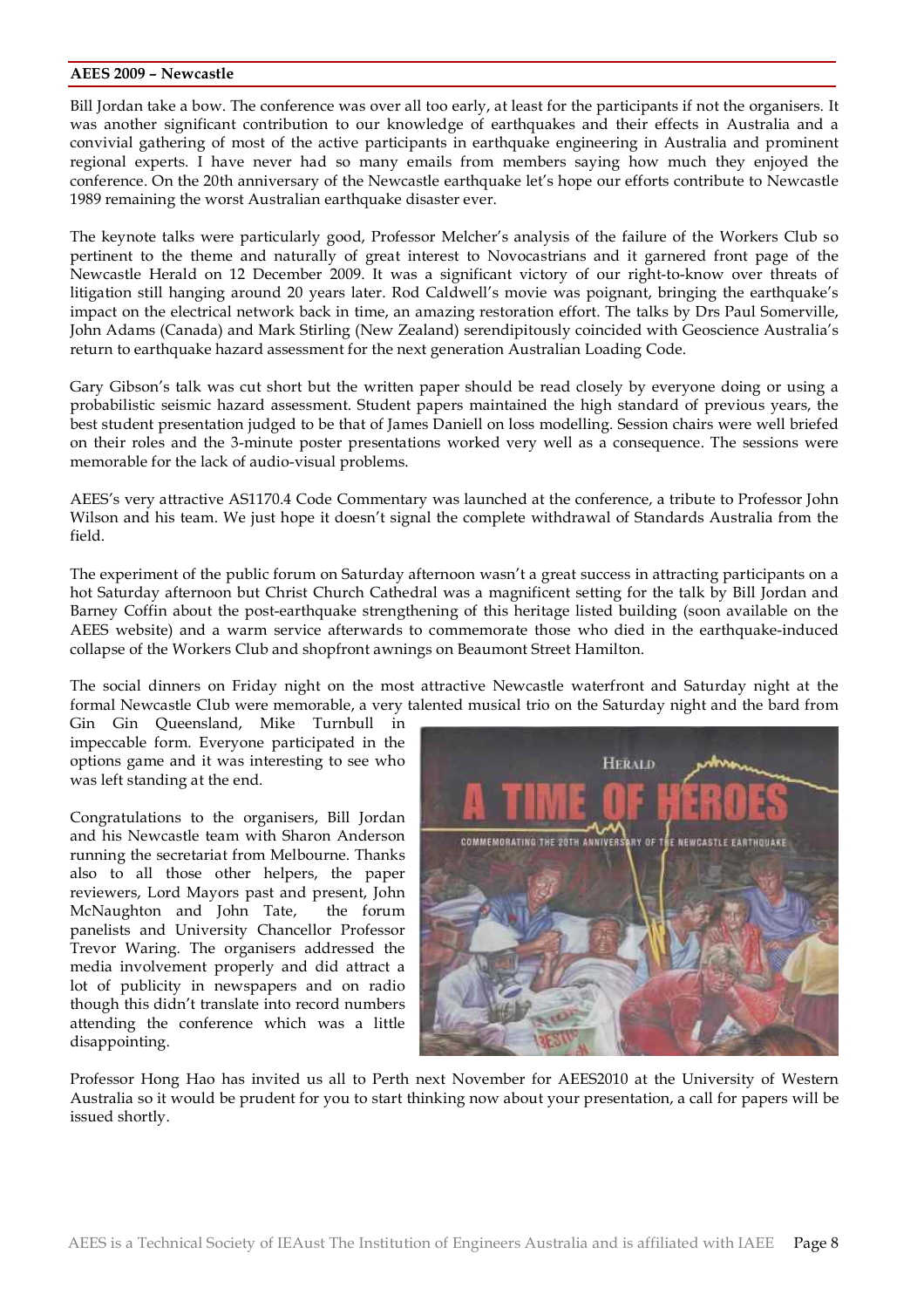# **Australian earthquakes: Jan – Mar 2010**

In contrast to the high level of world seismicity so far in 2010, there have been few earthquakes in Australia, the largest a magnitude 3.8 earthquake near Mt Rebecca WA (see table below). Several of the earthquakes were felt including the last event listed that was felt by many residents of Newcastle NSW.

| Date                                                               | Time(UTC) | Lat $\mathcal{S}$ | Long $\mathrm{E}$                       | ML            | Depth          | <b>COMMENTS</b>                                                                       |  |  |
|--------------------------------------------------------------------|-----------|-------------------|-----------------------------------------|---------------|----------------|---------------------------------------------------------------------------------------|--|--|
|                                                                    |           |                   |                                         |               | km             |                                                                                       |  |  |
| 08-Jan-2010                                                        | 14:24:34  | 37.49             | 147.01                                  | 2.8           | 17             | SW of Dargo Vic                                                                       |  |  |
| 14-Jan-2010                                                        | 21:35:36  | 33.15             | 120.28                                  | 2.5           | $\Omega$       | N of Ravensthorpe WA                                                                  |  |  |
| 15-Jan-2010                                                        | 13:47:12  | 31.70             | 117.04                                  | 2.5           | $\Omega$       | Meckering WA                                                                          |  |  |
| 26-Jan-2010                                                        | 18:25:31  | 26.08             | 115.51                                  | 3.8           | 4              | Mt Rebecca WA                                                                         |  |  |
| 03-Feb-2010                                                        | 05:02:03  | 27.98             | 138.14                                  | 3.6           | 1              | NE Lake Eyre SA                                                                       |  |  |
| 06-Feb-2010                                                        | 19:31:18  | 33.36             | 150.29                                  | 2.6           | 11             | NE Lithgow NSW                                                                        |  |  |
| 14-Feb-2010                                                        | 10:14:36  | 32.51             | 122.31                                  | 2.9           | $\Omega$       | SE Norseman WA                                                                        |  |  |
| 20-Feb-2010                                                        | 18:50:01  | 34.71             | 149.58                                  | 3.0           | 6              | NW of Goulburn NSW                                                                    |  |  |
| 28-Feb-2010                                                        | 05:08:43  | 37.36             | 146.32                                  | 2.7           | 12             | E Jamieson Vic                                                                        |  |  |
| 10-Mar-2010                                                        | 00:45:17  | 35.63             | 151.40                                  | 3.0           | $\Omega$       | Off Ulladulla NSW                                                                     |  |  |
| 11-Mar-2010                                                        | 12:57:53  | 22.63             | 132.57                                  | 2.8           | 18             | NW Alice Springs NT                                                                   |  |  |
| 11-Mar-2010<br>$\mathbf{r}$ $\mathbf{r}$ $\mathbf{r}$ $\mathbf{r}$ | 16:25:08  | 32.62             | 152.25<br>$\overline{a}$ $\overline{b}$ | 3.3<br>0.0401 | $\Omega$<br>11 | Nelson Bay area NSW<br>$C_{\ell}$ $D_{\ell}$ $C_{\ell}$ $D_{\ell}$ $D_{\ell}$<br>1.00 |  |  |

*Earthquakes in the Australian region Jan – 13 Mar 2010 located by GA, ES&S, SADME and ASC*



*Figure obtained using GoogleEarth and GA database online.*